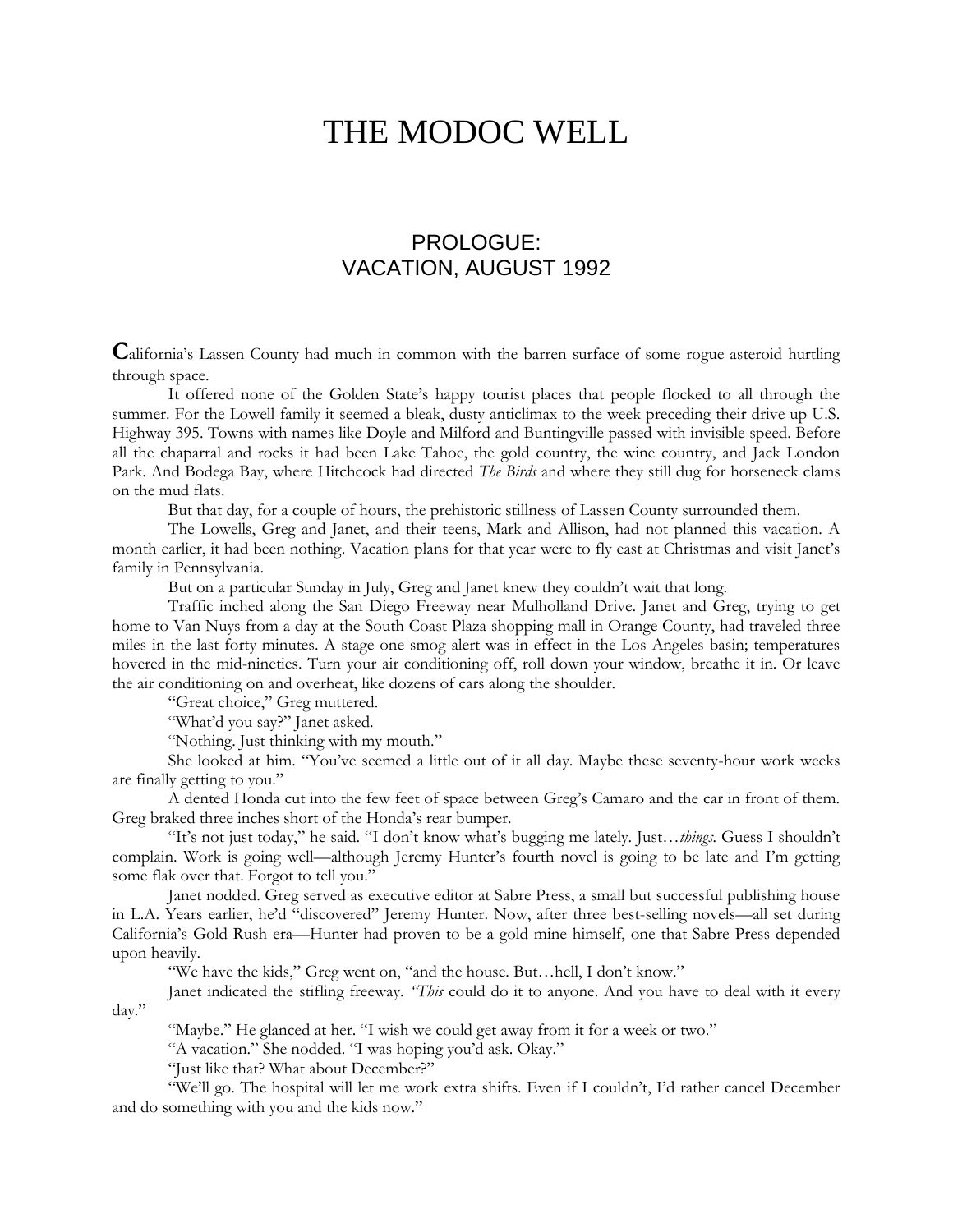Greg leaned over to kiss her, ruffling her short dark hair. "Thanks. The day just got better."

Allison Lowell, fifteen, thought a vacation sounded like a great idea. She had always been Greg and Janet's "baby," but that wasn't going to last much longer. Although Allison described herself as plain, Janet knew she was changing. The photos of Janet as a teenager could easily be mistaken for Allison. And Janet, at thirty-nine, was considered a fox, even by Mark's friends.

Mark Lowell, nearly seventeen, appeared less excited. The tall boy, an ardent athlete, had inherited his father's dark complexion and rugged features. A starting linebacker for Van Nuys Central High, he'd already begun informal scrimmages for next season. Only the lure of Bodega Bay—Mark loved horror movies—won him over.

Two weeks later they left Shanty, their terrier, with Robert Lowell, Greg's father, and started up Highway 101 in Janet's LTD station wagon.

At Susanville, the largest town in Lassen County, they picked up State Highway 139, which skirted the Lassen National Forest. It was a slower route, but more direct for Greg's destination.

"How far is Bonner from here, Dad?" Mark asked from the back seat, momentarily looking up from his new *Sports Illustrated.*

"An hour and a half, something like that," Greg said.

"I'm hungry," Allison said.

"We'll be there by lunchtime."

"Are you assuming Bonner has a restaurant?" Janet asked wryly.

*"You* should talk, coming from Oil City, Pennsylvania."

*"Touché.* What will you do there, seek out old haunts?"

"Old haunts? I was born in Bonner, but I was only a few months old when we left. Didn't I ever tell you that?"

"I guess not. Why did your folks leave?"

"I'm not really sure. Tough place to make a living, I suppose. Dad wasn't exactly the farming type. And they had only been there a short time. Sold a piece of land that belonged to my mother's family. Crazy Ben Padgett's old ranch."

"*Crazy* Ben Padgett?" Mark repeated.

"My great-grandfather."

"But why *crazy* Ben?" Allison asked.

"Ah, a sudden interest in our family skeletons." Greg smiled. "Okay, I'll tell you the unpleasant early history of the Padgetts...later. During lunch, maybe."

"Aw, Dad!"

They drove through Lassen County for the better part of an hour. Greg concentrated on the often twisting road as well as the music pouring from the speakers. It had been his turn to choose the tape: Beethoven's *Choral Fantasia.* The full orchestra had just joined the solo piano, which had laid a sonata-like foundation for the piece. The quiet entry of the strings belied the thunder that would soon follow.

Ahead, they saw a road sign: ENTERING MODOC COUNTY.

Allison and Mark, debating some issue in the back seat, heard nothing. Janet, gazing at the stark volcanic tableland outside, was only half-sure her husband had spoken. Soon she forgot it, for what she thought she'd heard made no sense.

There would have been no reason for Greg to say, "Almost home."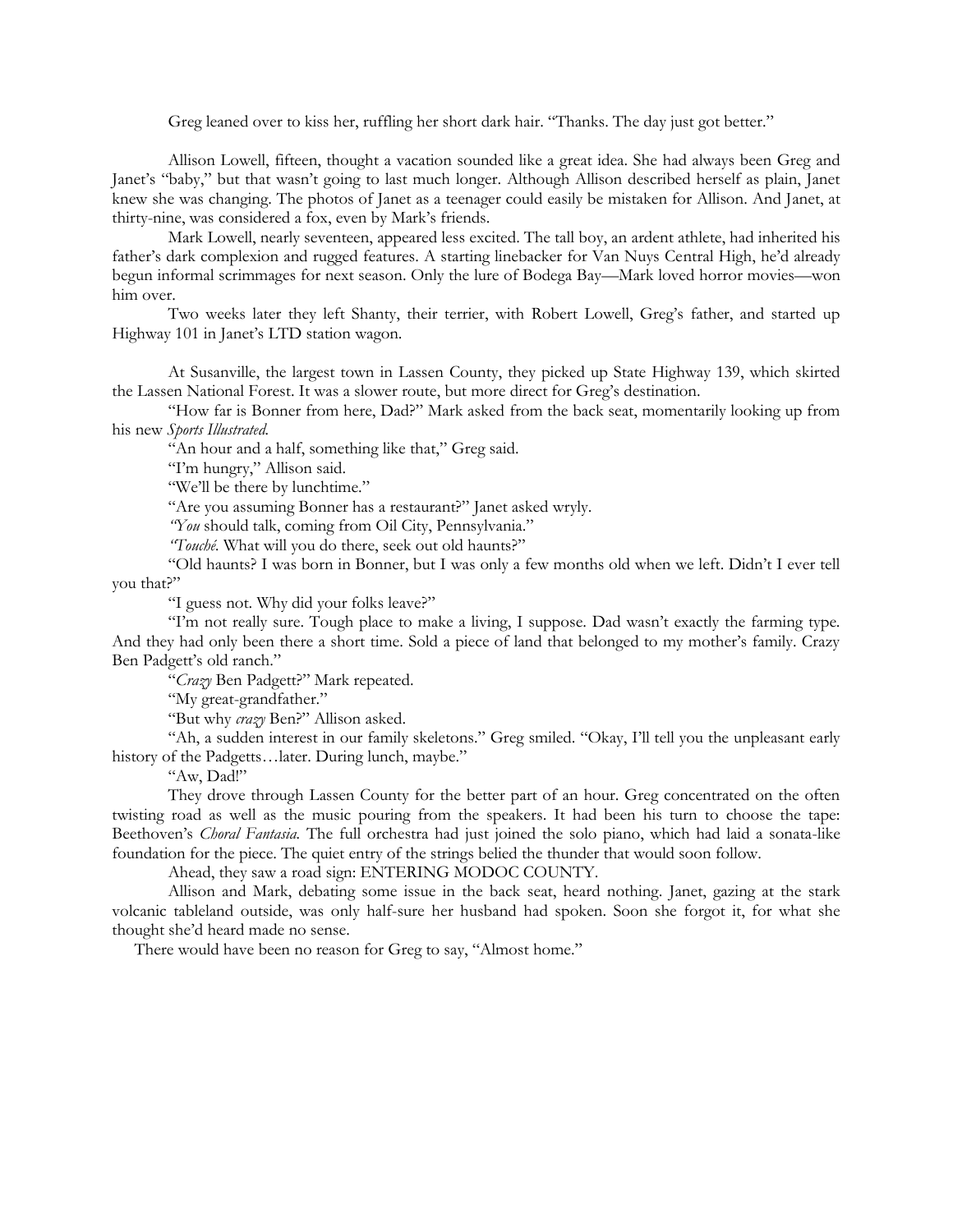# PART ONE:

## THE DIGGING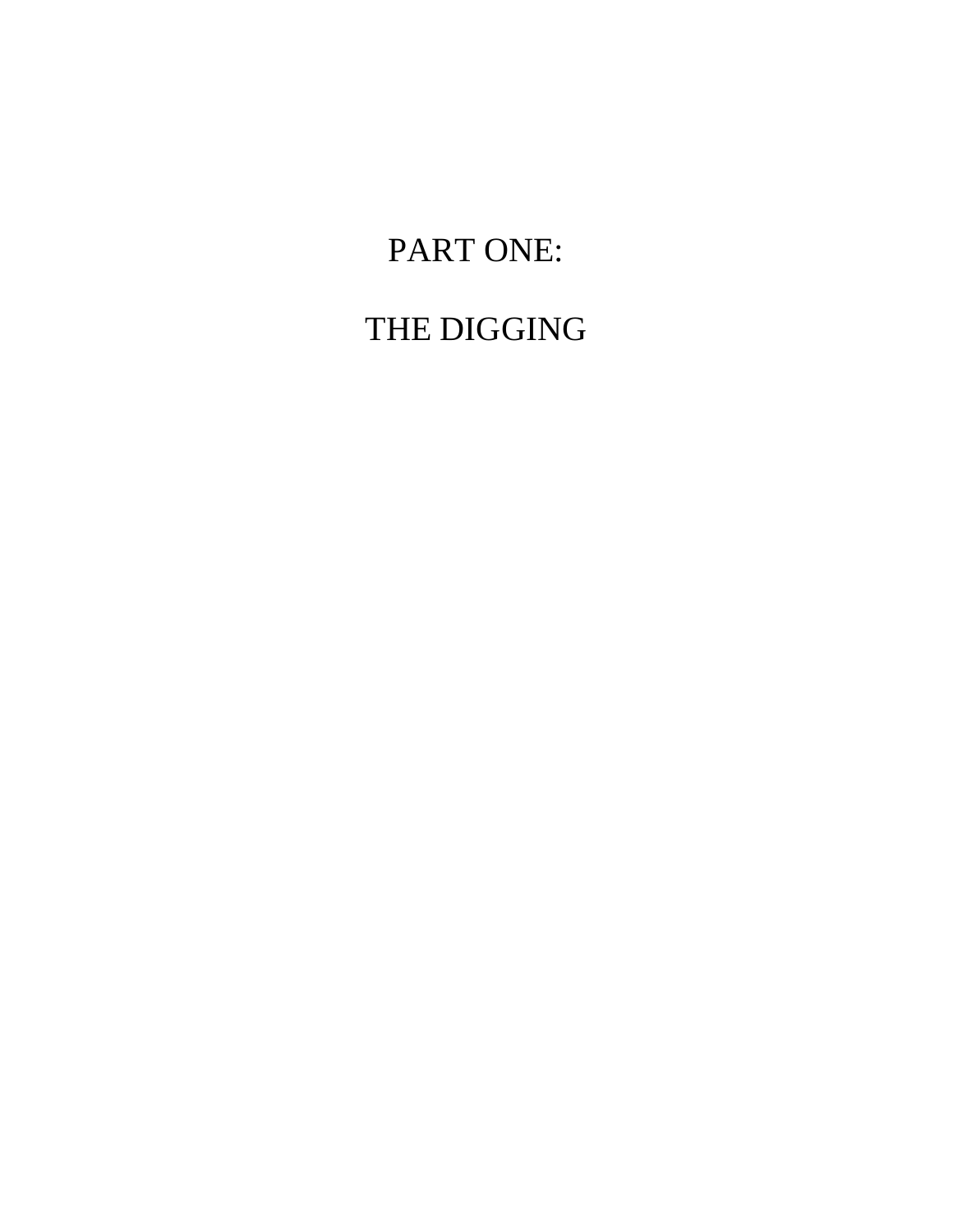#### CHAPTER ONE: THE SETTLERS

**B**y 1856, the first settlers had already come to the land of the Modoc Indians. Not to the forbidding lava beds farther north, but to the surrounding valleys covered with rippling meadow grass for their herds, where lakes and streams were choked with fish, and juniper woodland and mountainous pine forests were overrun with pronghorn antelope and black-tailed deer.

Elias Kolb and his family became the first of the indomitable pioneers to settle in a particular mountain valley, one that stretched from the base of green rolling hillocks to the facings of taller peaks. *Sayka loluk,* the Modocs called it. Fire Valley, in the white man's tongue.

David and Amanda Trimble, a young Ohio couple, followed. Next, Edwin and Kate Leary and their children; Calvin and Edna Hoyt and their only daughter.

Jason Bonner came, too, but with different expectations. The gambler and entrepreneur, who had won and lost fortunes from the paddlewheelers of the Mississippi to the mining camps of California, saw the potential of the area. He built a hotel and saloon just south of the valley. A mercantile store, blacksmithlivery, gun shop, and others followed. Soon, the cluster of stores became a town, which despite his protests bore the name of its charismatic founder.

They came to stay, the white people. The hated *basdin,* as the Modoc Indians called them, came to rule in their beautiful *sayka loluk.* They brought their guns, and their diseases. Yet by the time Fire Valley was settled the Modoc fought little, and no longer for his birthright, but for survival.

Five months after the first wall of Jason Bonner's Harmony House hotel went up, a small wagon train of Oregon-bound settlers set off north from Susanville. At its head rode Amos Ezekiel Paine, a scarred mountain of a man in his forties. Paine proclaimed himself a wagonmaster, cavalry scout, and bounty hunter of Indian scalps. The latter was in keeping with his avowed hatred of the red man.

On the second day of the journey, the party followed a rugged trail across a broad plain of chaparral. Paine, fifty yards ahead, suddenly motioned for the train to stop. He lifted his head, sniffed the air then urged his horse back toward the settlers.

Wallace Padgett sat on the bench of a sturdy Conestoga wagon between Rebecca, his wife, and Martha, their twelve-year-old daughter. He watched Paine's approach with disgust. Neither he nor the other emigrants cared for Amos Paine, who had quickly established himself as a distasteful traveling companion.

"Something wrong, Mr. Paine?" the New Englander called.

"Not sure yet," was the gruff reply. "There's injins out there, but I don't know how many or what they're up to. I kin guess, though." He pointed past the rear of the train at a small straggling herd of cattle.

"How can you be sure Indians are nearby, Mr. Paine?" Rebecca Padgett asked. "Did you see any?" "Don't have to see 'em, lady. I kin *smell* the stinkin' red devils. They smell worse'n cow shit."

"What do you want us to do?" Wallace Padgett asked.

"I'm goin' on ahead. You tell the wagons to tighten up. Make sure your brats keep the cows closer." "My *sons* have been doing just fine," Padgett said coldly as he climbed down.

"Father, can I go with you?" Martha asked.

"Of course, dear."

Padgett helped her down, and they walked back to the next wagon. Paine watched them for a moment then turned his lewd gaze toward Rebecca, who was busy with the reins as she shifted over on the seat. She was a striking, shapely woman. He knew what her prim high-necked dress and matronly bonnet concealed. He had sworn that on the journey to Oregon he would have her—one way or the other.

"Havin' trouble, lady?" he asked.

Rebecca glared at him. "I'll manage fine. You'd best go about your business."